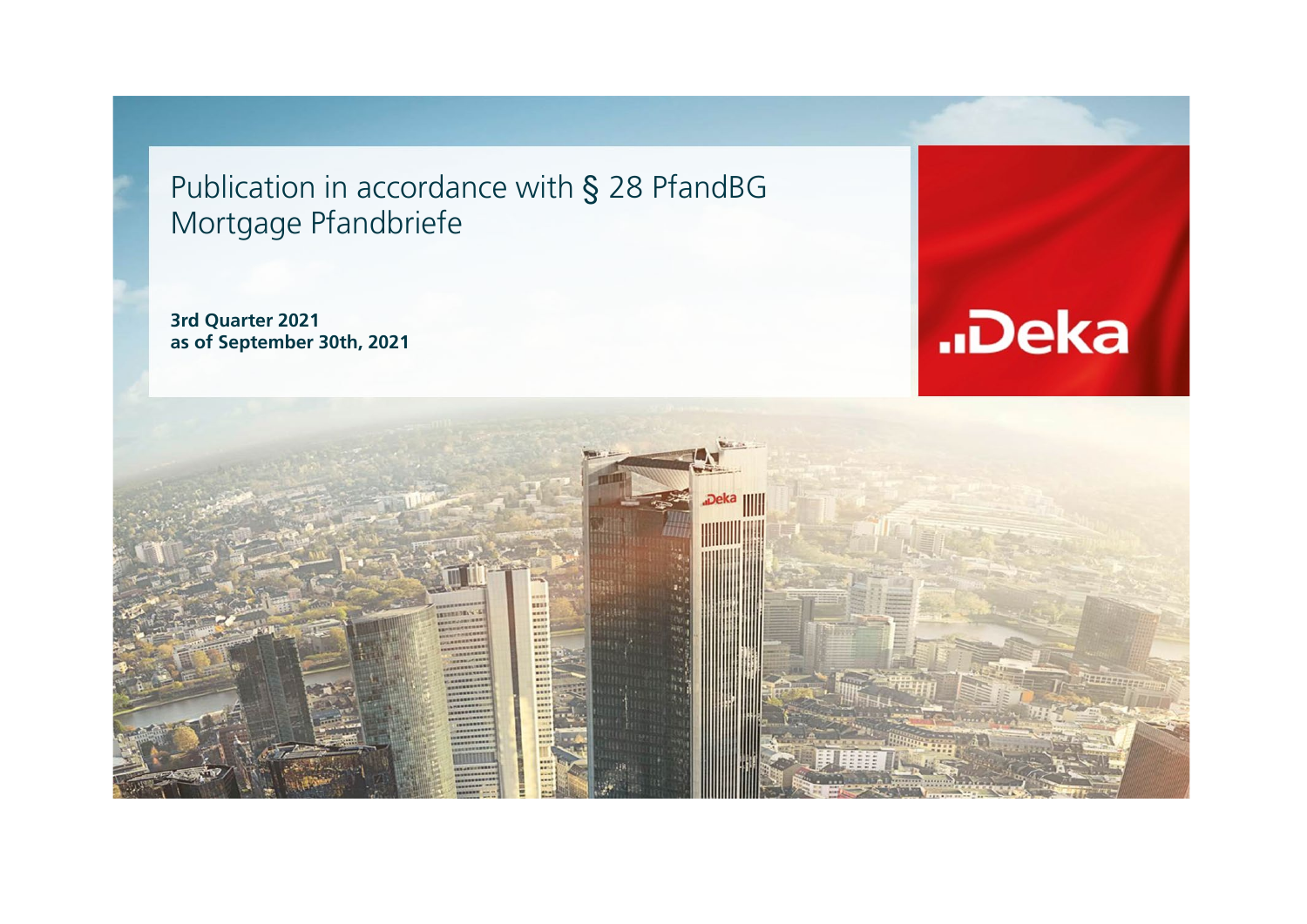# Mortgage Pfandbriefe - Publication in accordance with § 28 PfandBG as of September 30th, 2021

### **Table of contents**

| Publication in accordance with § 28 PfandBG | Page(s)                                                                                                             |                |
|---------------------------------------------|---------------------------------------------------------------------------------------------------------------------|----------------|
|                                             | I. Nominal value                                                                                                    | 3              |
|                                             | II. vdp-Credit qualitiy differentiation model                                                                       | 3.             |
|                                             | III. Derivatives contained in cover pool                                                                            | 3              |
|                                             | IV. Nominal value and net present value                                                                             | 4              |
|                                             | V. Maturity structure                                                                                               | 5              |
|                                             | VI. Breakdown of cover pool by size                                                                                 | 6              |
|                                             | VII. Fixed-interest rate assets                                                                                     | 7 <sup>1</sup> |
|                                             | VIII. Volume-weighted average maturity elapsed                                                                      | 7              |
|                                             | IX. Weighted average mortgage lending value                                                                         | 7 <sup>1</sup> |
|                                             | X. Additional cover pool assets                                                                                     | 8              |
|                                             | XI. Exceedances                                                                                                     | 9              |
|                                             | XII. Breakdown of cover pool                                                                                        | $10 - 12$      |
|                                             | XIII. Debts in arrears > 90 Days (in mill EUR)                                                                      | 13             |
|                                             | XIV. Total amounts of nonperforming assets, if at least 5% of each individual claim are non performing(in mill EUR) | 13             |

#### **Additional voluntary information**

| I. Additional voluntary information about the cover pool               |  |
|------------------------------------------------------------------------|--|
| II. Additional voluntary information about the outstanding Pfandbriefe |  |

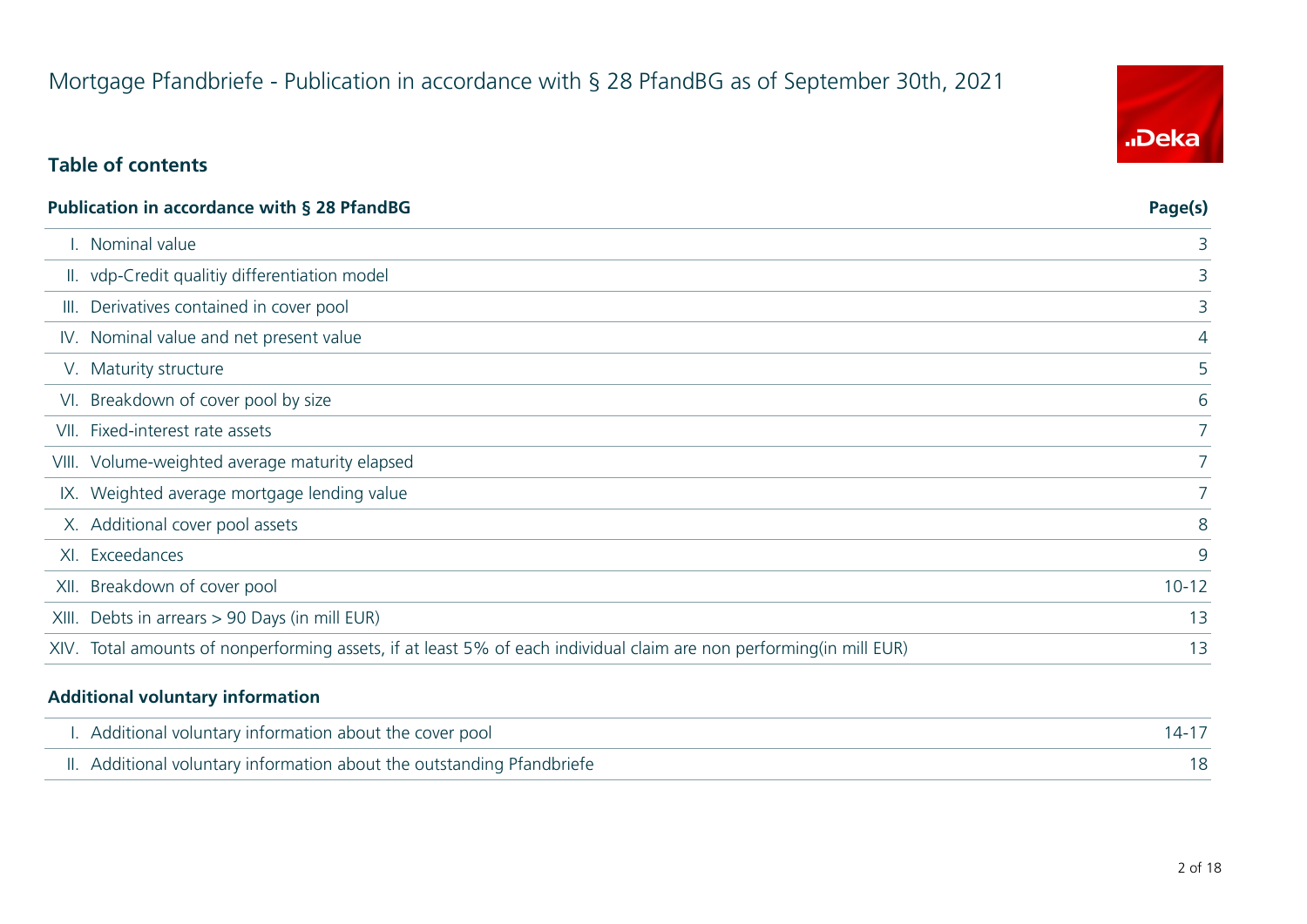

#### **I. Nominal value**

| <b>Total amounts in mill EUR</b>          | <b>Nominal value</b> |         |  |
|-------------------------------------------|----------------------|---------|--|
| Q3/2021                                   |                      | Q3/2020 |  |
| Outstanding Pfandbriefe                   | 465.0                | 195.0   |  |
| Public sector cover pool                  | 918.2                | 986,2   |  |
| Overcollateralization                     | 453.2                | 791.2   |  |
| Overcollateralization in % of outstanding | 97.5%                | 405.8 % |  |

#### **II. vdp-Credit qualitiy differentiation model**

| Overcollateralization in consideration of the<br>"vdp-Credit quality differentiation model" | <b>Nominal value</b> |         |         | Net present value |  |
|---------------------------------------------------------------------------------------------|----------------------|---------|---------|-------------------|--|
| in mill EUR                                                                                 | O3/2021              | 03/2020 | O3/2021 | 03/2020           |  |
| Overcollateralization                                                                       | 453.2                | 791.2   | 494.2   | 844.1             |  |
| Overcollateralization according to the "vdp-Credit quality<br>differentiation model"        | 453.2                | 791.2   | 494.2   | 844.1             |  |
| Overcollateralization in % of outstanding                                                   | 97.5%                | 405.8 % | 105.1%  | 425.8 %           |  |

#### **III. Derivatives contained in cover pool**

| <b>Total amounts in mill EUR</b> | <b>Nominal value</b> |     |  |
|----------------------------------|----------------------|-----|--|
|                                  | Q3/2021<br>03/2020   |     |  |
| Derivates                        | 0.0                  | 0.0 |  |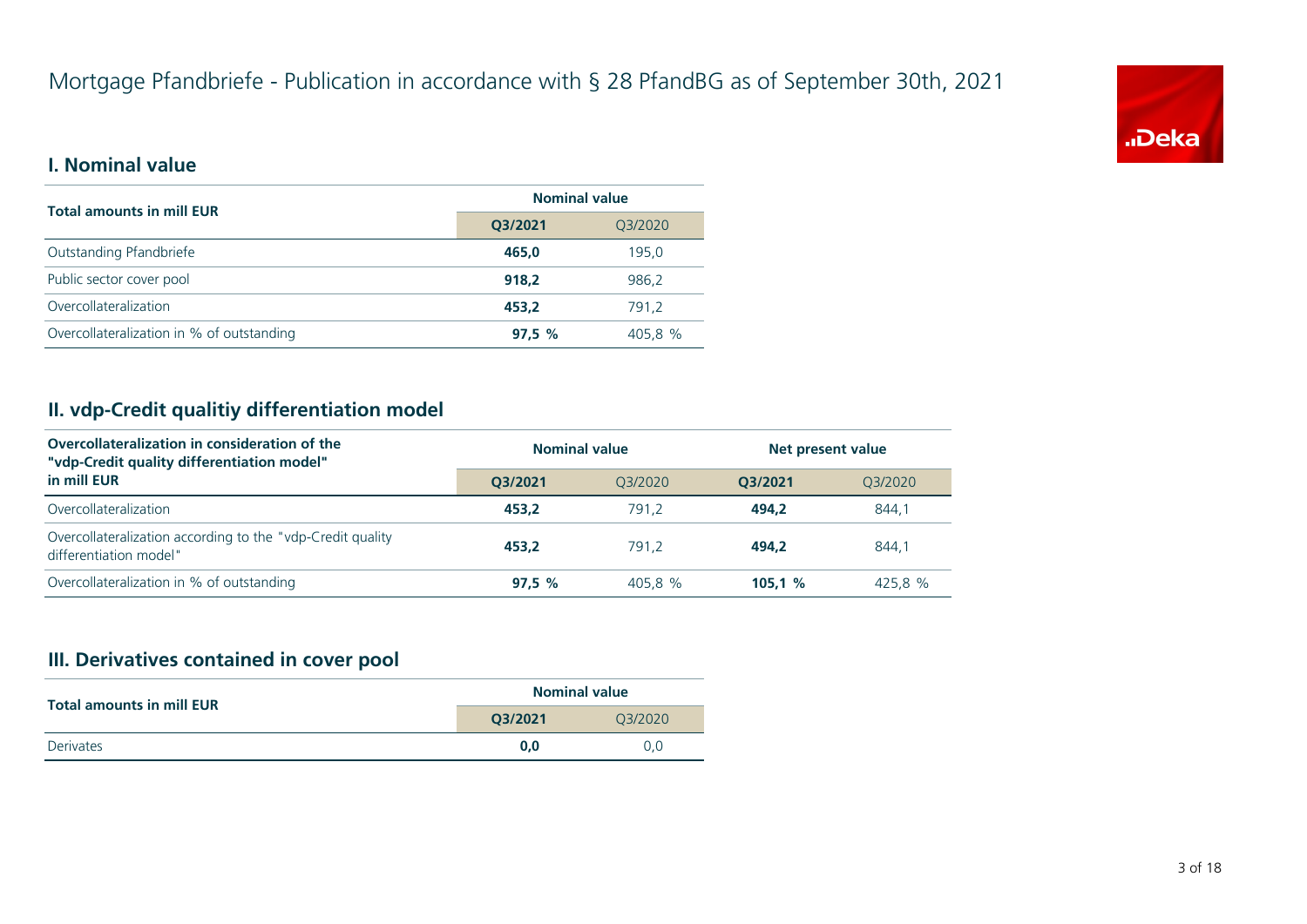

#### **IV. Nominal value and net present value**

| <b>Total amounts in mill EUR</b>          | <b>Nominal value</b> |         | Net present value |         |  |
|-------------------------------------------|----------------------|---------|-------------------|---------|--|
|                                           | 03/2021              | Q3/2020 | O3/2021           | Q3/2020 |  |
| Outstanding Pfandbriefe                   | 465.0                | 195.0   | 470.1             | 198,2   |  |
| Public sector cover pool                  | 918.2                | 986.2   | 964.3             | 1.042,3 |  |
| Overcollateralization                     | 453.2                | 791.2   | 494.2             | 844,1   |  |
| Overcollateralization in % of outstanding | 97.5%                | 405,8 % | 105,1%            | 425,8 % |  |

| <b>Total amounts in mill EUR</b>          | Net present value + 250 BP |         | Net present value - 250 BP |         | Net present value<br><b>Currency stress</b> |         |
|-------------------------------------------|----------------------------|---------|----------------------------|---------|---------------------------------------------|---------|
|                                           | O3/2021                    | 03/2020 | O3/2021                    | 03/2020 | O3/2021                                     | Q3/2020 |
| Outstanding Pfandbriefe                   | 431,6                      | 183.6   | 513.8                      | 214.6   | 431.6                                       | 183,6   |
| Public sector cover pool                  | 893.5                      | 973.0   | 1.046.9                    | 1.122.4 | 893.5                                       | 973,0   |
| Overcollateralization                     | 461.8                      | 789.3   | 533,1                      | 907.8   | 461.8                                       | 789,3   |
| Overcollateralization in % of outstanding | 107.0 $%$                  | 429,8 % | 103.8%                     | 423,1 % | 107,0 $%$                                   | 429,8 % |

| <b>Foreign Currencies</b> | Net present value for each foreign<br>currency (in mill) |         |         | <b>Rates of exchange</b> | Net present value<br>in mill EUR |         |
|---------------------------|----------------------------------------------------------|---------|---------|--------------------------|----------------------------------|---------|
|                           | O3/2021                                                  | 03/2020 | O3/2021 | 03/2020                  | O3/2021                          | Q3/2020 |
| <b>Total amounts</b>      |                                                          |         |         |                          | 0,0                              | 0,00    |

Remark: Net present value on Static Method basis in accordance with § 5 and § 6 PfandBarwertV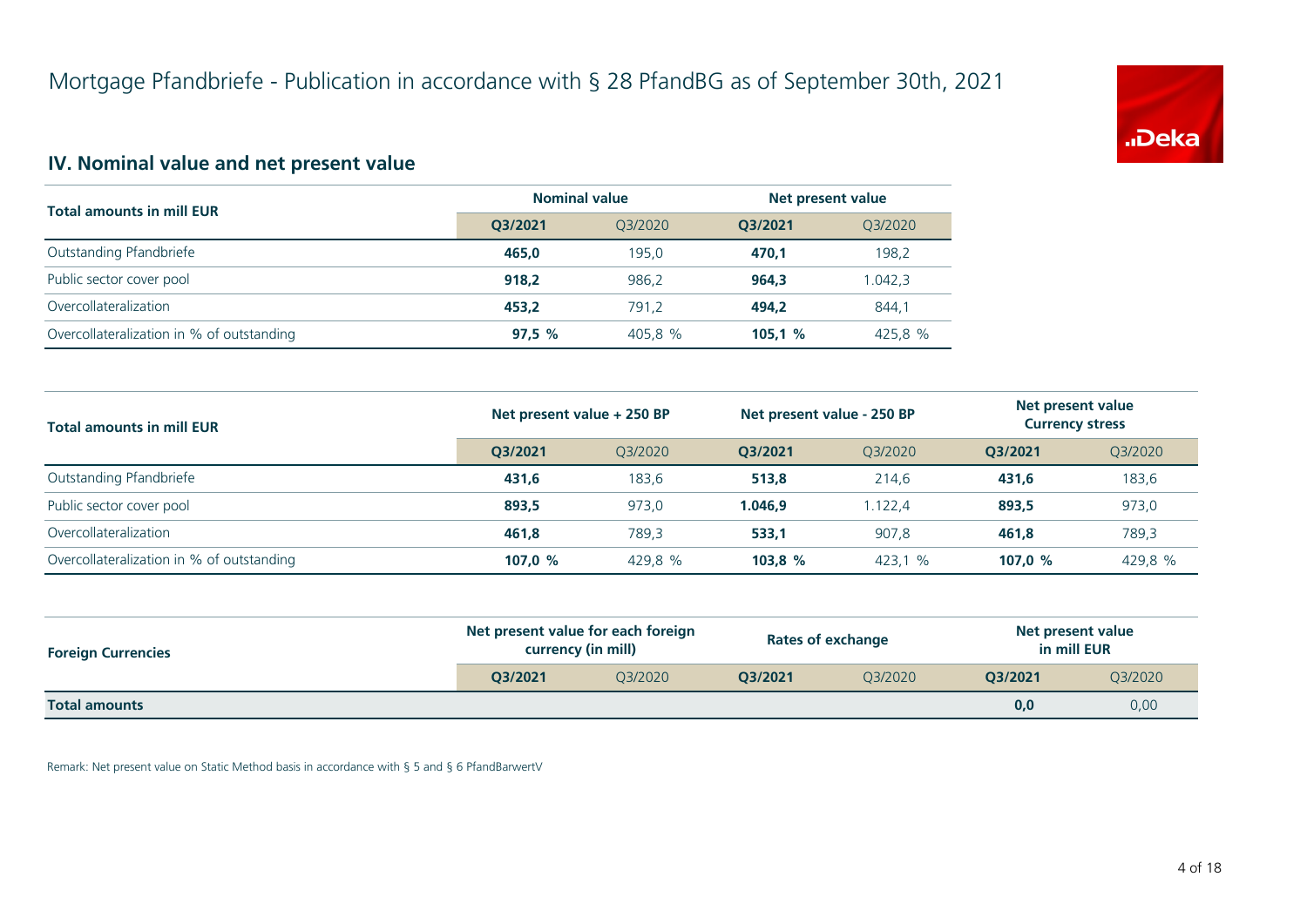

# **V. Maturity structure**

| <b>Maturity ranges</b> |        |           | <b>Outstanding Pfandbriefe in mill EUR</b> |         | Mortgage cover pool in mill EUR |       |  |
|------------------------|--------|-----------|--------------------------------------------|---------|---------------------------------|-------|--|
|                        |        | Q3/2021   | Q3/2020                                    | Q3/2021 | Q3/2020                         |       |  |
|                        | $\leq$ | 6 months  | 5,0                                        | 0,0     | 0,0                             | 29,8  |  |
| 6 months               | $\leq$ | 12 months | 15,0                                       | 10,0    | 64,8                            | 77,0  |  |
| 12 months              | $\leq$ | 18 months | 25,0                                       | 5,0     | 71,5                            | 0,0   |  |
| 18 months              | $\leq$ | 2 years   | 40,0                                       | 15,0    | 16,2                            | 129,5 |  |
| 2 years                | $\leq$ | 3 years   | 20,0                                       | 65,0    | 72,8                            | 144,8 |  |
| 3 years                | $\leq$ | 4 years   | 260,0                                      | 20,0    | 393,2                           | 66,8  |  |
| 4 years                | $\leq$ | 5 years   | 50,0                                       | 80,0    | 87,3                            | 341,3 |  |
| 5 years                | $\leq$ | 10 years  | 50,0                                       | 0,0     | 212,2                           | 197,1 |  |
|                        | $\geq$ | 10 years  | 0,0                                        | 0,0     | 0,0                             | 0,0   |  |
| <b>Total amounts</b>   |        | 465,0     | 195,0                                      | 918,2   | 986,2                           |       |  |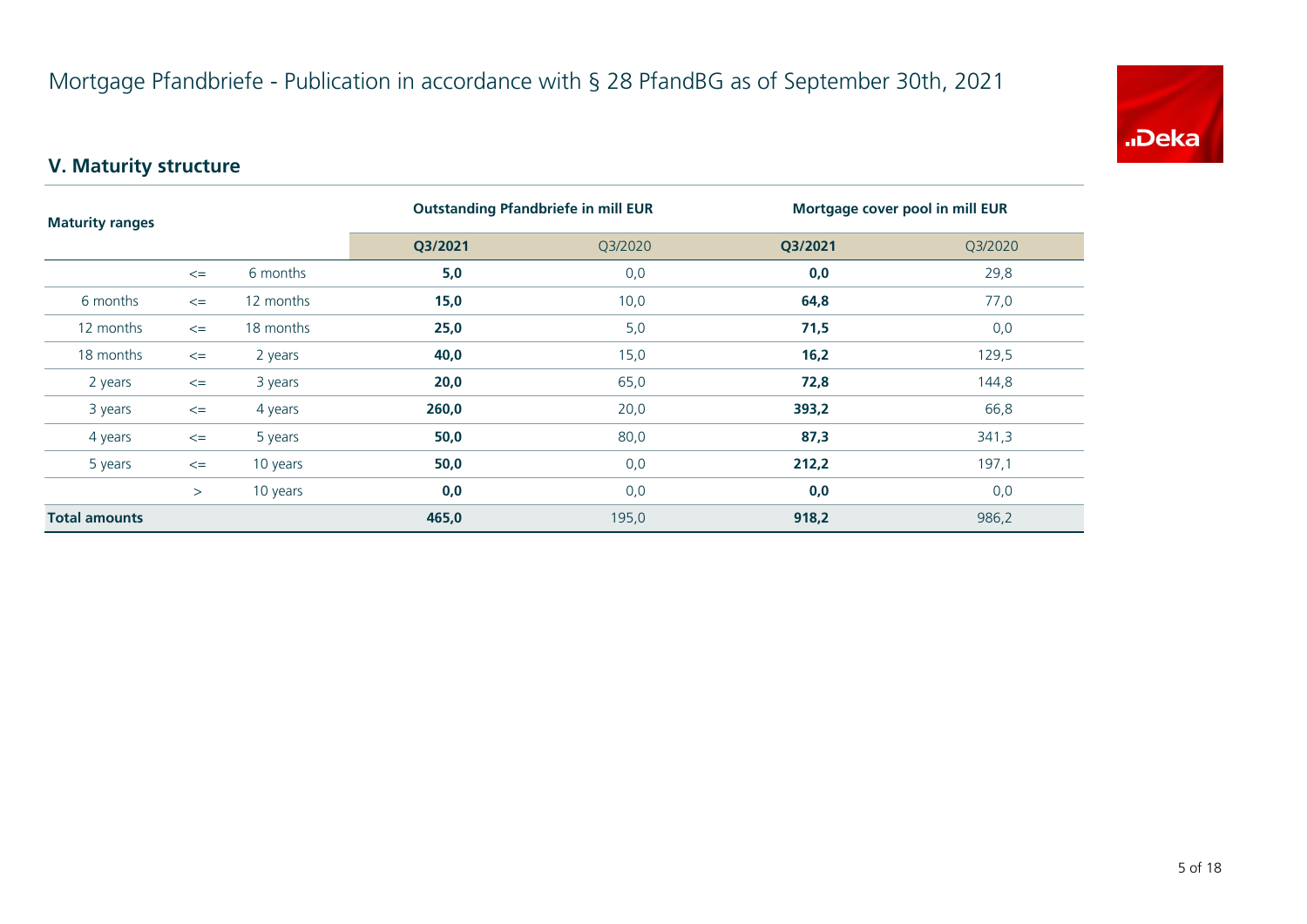

# **VI. Breakdown of cover pool by size**

| Breakdown of cover pool by size (in mill EUR)                                            |                                   |               |         |         |
|------------------------------------------------------------------------------------------|-----------------------------------|---------------|---------|---------|
|                                                                                          |                                   |               | Q3/2021 | Q3/2020 |
| Regular cover                                                                            | $\leq$                            | 0,3 mill EUR  | 0,0     | 0,0     |
| Mortgage Loans                                                                           |                                   |               |         |         |
| Regular cover                                                                            | 0,3 mill EUR $\leq$               | 1,0 mill EUR  |         |         |
| Mortgage Loans                                                                           |                                   |               | 0,0     | 0,0     |
| Regular cover                                                                            | 1,0 mill EUR $\leq$ 10,0 mill EUR |               | 10,3    |         |
| Mortgage Loans                                                                           |                                   |               |         | 0,0     |
| Regular cover                                                                            | $\geq$                            | 10,0 mill EUR | 882,9   |         |
| Mortgage Loans                                                                           |                                   |               |         | 951,2   |
| <b>Amounts</b>                                                                           |                                   |               | 893,2   | 951,2   |
| Additional cover pool assets according to<br>§ 19 para. 1 no. 1, no. 2 and no. 3 PfandBG |                                   |               | 25,0    | 35,0    |
| <b>Total amounts</b>                                                                     |                                   |               | 918,2   | 986,2   |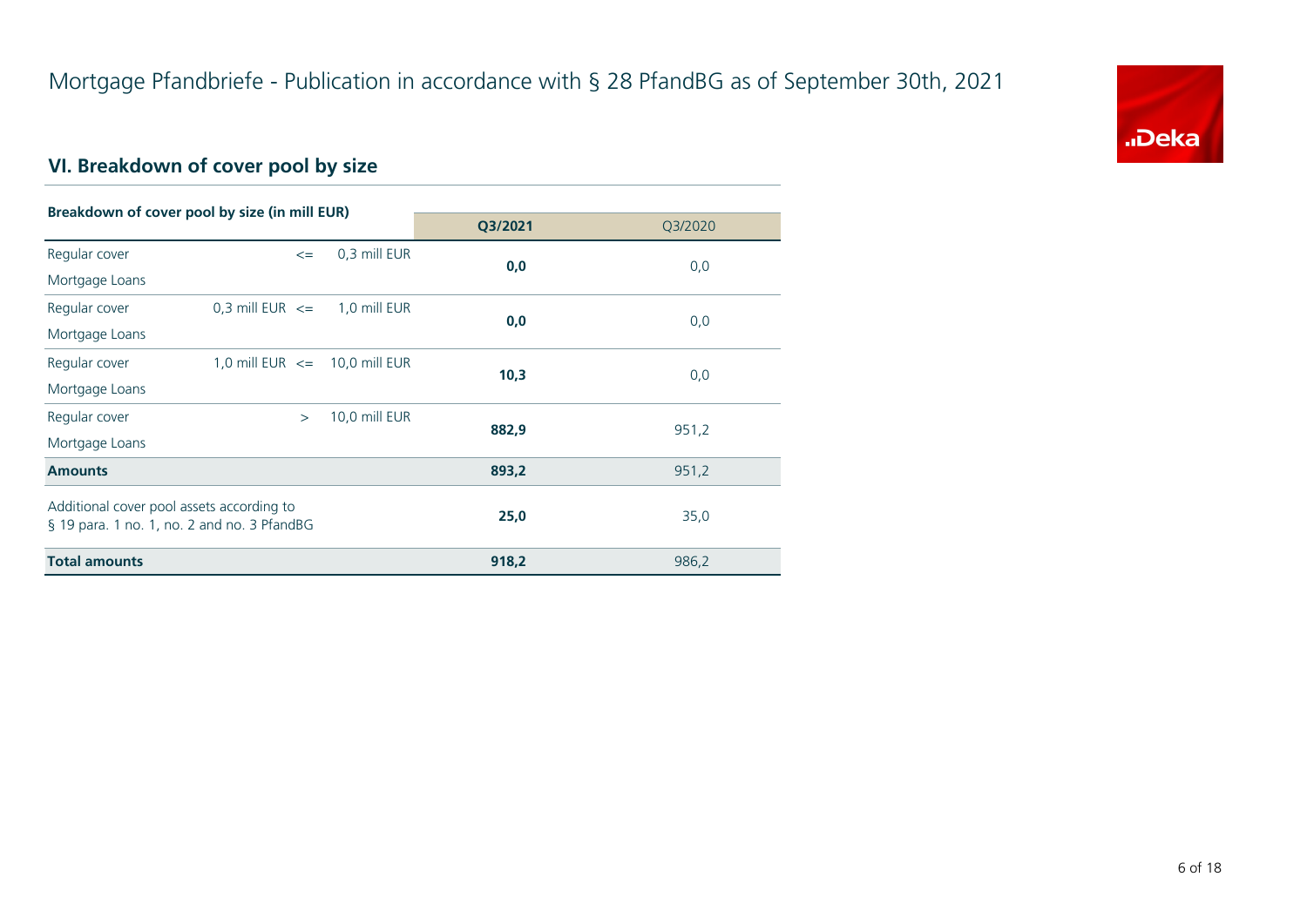

#### **VII. Fixed-interest rate assets**

| <b>Total amounts of fixed-interest assets</b><br>(nominal and percentage values) | <b>Total amounts in mill EUR</b> |         | thereof: Nominal value of fixed<br>interest assets |         | thereof: Percentage of fixed<br>interest assets |         |
|----------------------------------------------------------------------------------|----------------------------------|---------|----------------------------------------------------|---------|-------------------------------------------------|---------|
|                                                                                  | O3/2021                          | 03/2020 | O3/2021                                            | 03/2020 | O3/2021                                         | 03/2020 |
| Outstanding Pfandbriefe                                                          | 465.0                            | 195.0   | 465.0                                              | 195.0   | 100.0 $%$                                       | 100,0 % |
| Public sector cover pool                                                         | 918,2                            | 986,2   | 685,6                                              | 753.6   | 74.7 %                                          | 76.4 %  |

# **VIII. Volume-weighted average maturity elapsed**

| Information on claims<br>according to § 12 PfandBG                                                                                                 | <b>Average in years</b> |         |  |
|----------------------------------------------------------------------------------------------------------------------------------------------------|-------------------------|---------|--|
|                                                                                                                                                    | Q3/2021                 | Q3/2020 |  |
| According to § 28 para. 1 no. 11 PfandBG:<br>Volume-weighted average of the maturity that<br>has elapsed since the loan was granted<br>(seasoning) | 3,2                     | 3,2     |  |

#### **IX. Weighted average mortgage lending value**

| Information on claims<br>according to § 12 PfandBG                         | <b>Average in percent</b> |         |  |
|----------------------------------------------------------------------------|---------------------------|---------|--|
|                                                                            | 03/2021                   | Q3/2020 |  |
| According to § 28 para. 2 no.3 PfandBG:<br>Weighted mortgage lending value | 59.4                      | 59.2    |  |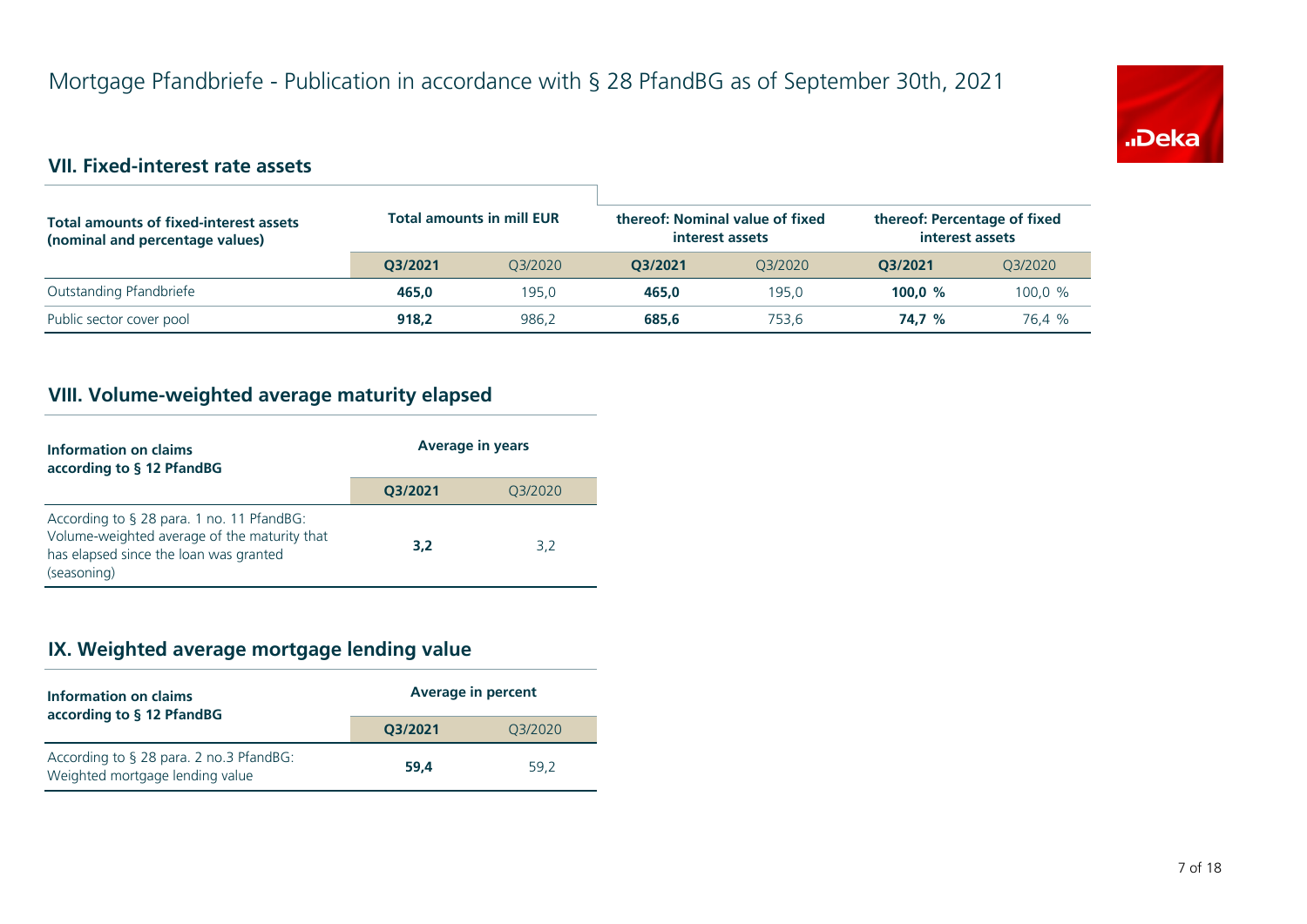

#### **X. Additional cover pool assets**

| Additional cover pool assets according to                                                                                                 |                      |         | <b>Total amounts in mill EUR</b> |                                                                                                 |                                                                                               |         |                                                                                                                                    |
|-------------------------------------------------------------------------------------------------------------------------------------------|----------------------|---------|----------------------------------|-------------------------------------------------------------------------------------------------|-----------------------------------------------------------------------------------------------|---------|------------------------------------------------------------------------------------------------------------------------------------|
| § 19 para. 1 no. 1, no. 2 and no. 3 PfandBG                                                                                               |                      | Q3/2021 | Q3/2020                          |                                                                                                 |                                                                                               |         |                                                                                                                                    |
|                                                                                                                                           |                      | 25,0    | 35,0                             |                                                                                                 |                                                                                               |         |                                                                                                                                    |
| Thereof additional cover pool assets<br>according to § 28 para. 1 no. 4                                                                   |                      |         | <b>Total amounts in mill EUR</b> |                                                                                                 |                                                                                               |         |                                                                                                                                    |
| in conjunction with § 19 para. 1 no. 1 PfandBG                                                                                            |                      | Q3/2021 | Q3/2020                          |                                                                                                 |                                                                                               |         |                                                                                                                                    |
|                                                                                                                                           |                      | 0,0     | 0,0                              |                                                                                                 |                                                                                               |         |                                                                                                                                    |
| Thereof additional cover pool assets<br>according to § 28 para. 1 no. 5<br>in conjunction with § 19 para. 1 no. 2 PfandBG                 |                      |         | <b>Total amounts in mill EUR</b> |                                                                                                 | thereof: Exposure in covered bonds<br>according to Article 129 Regulation<br>(EU) No 575/2013 |         |                                                                                                                                    |
| based in                                                                                                                                  | Code<br>$(*)$        | Q3/2021 | Q3/2020                          | Q3/2021                                                                                         | Q3/2020                                                                                       |         |                                                                                                                                    |
| <b>Total amounts</b>                                                                                                                      |                      | 0,0     | 0,0                              | 0,0                                                                                             | 0,0                                                                                           |         |                                                                                                                                    |
| Thereof additional cover pool assets<br>according to § 28 para. 1 no. 6<br>in conjunction with § 19 para. 1 no. 2 and 3<br><b>PfandBG</b> |                      |         | <b>Total amounts in mill EUR</b> | thereof: Exposure in bonds<br>according to § 20 para. 1 PfandBG<br>(§ 19 para. 1 no. 3 PfandBG) |                                                                                               |         | thereof: Cover pool assets according<br>to § 19 para. 1 no. 2 in conjunction<br>with § 4 para. 1 sentence 3 no. 1<br>and 2 PfandBG |
| based in                                                                                                                                  | <b>Code</b><br>$(*)$ | Q3/2021 | Q3/2020                          | Q3/2021                                                                                         | Q3/2020                                                                                       | Q3/2021 | Q3/2020                                                                                                                            |
| Germany                                                                                                                                   | DE                   | 25,0    | 35,0                             | 0,0                                                                                             | 25,0                                                                                          | 25,0    | 10,0                                                                                                                               |
| <b>Total amounts</b>                                                                                                                      |                      | 25,0    | 35,0                             | 0,0                                                                                             | 25,0                                                                                          | 25,0    | 10,0                                                                                                                               |

(\*) Remark: The terms of country codes are based on the two-letter ISO-Codes defined in 'ISO 3166 alpha-2', published by the International Organization for Standardization (ISO).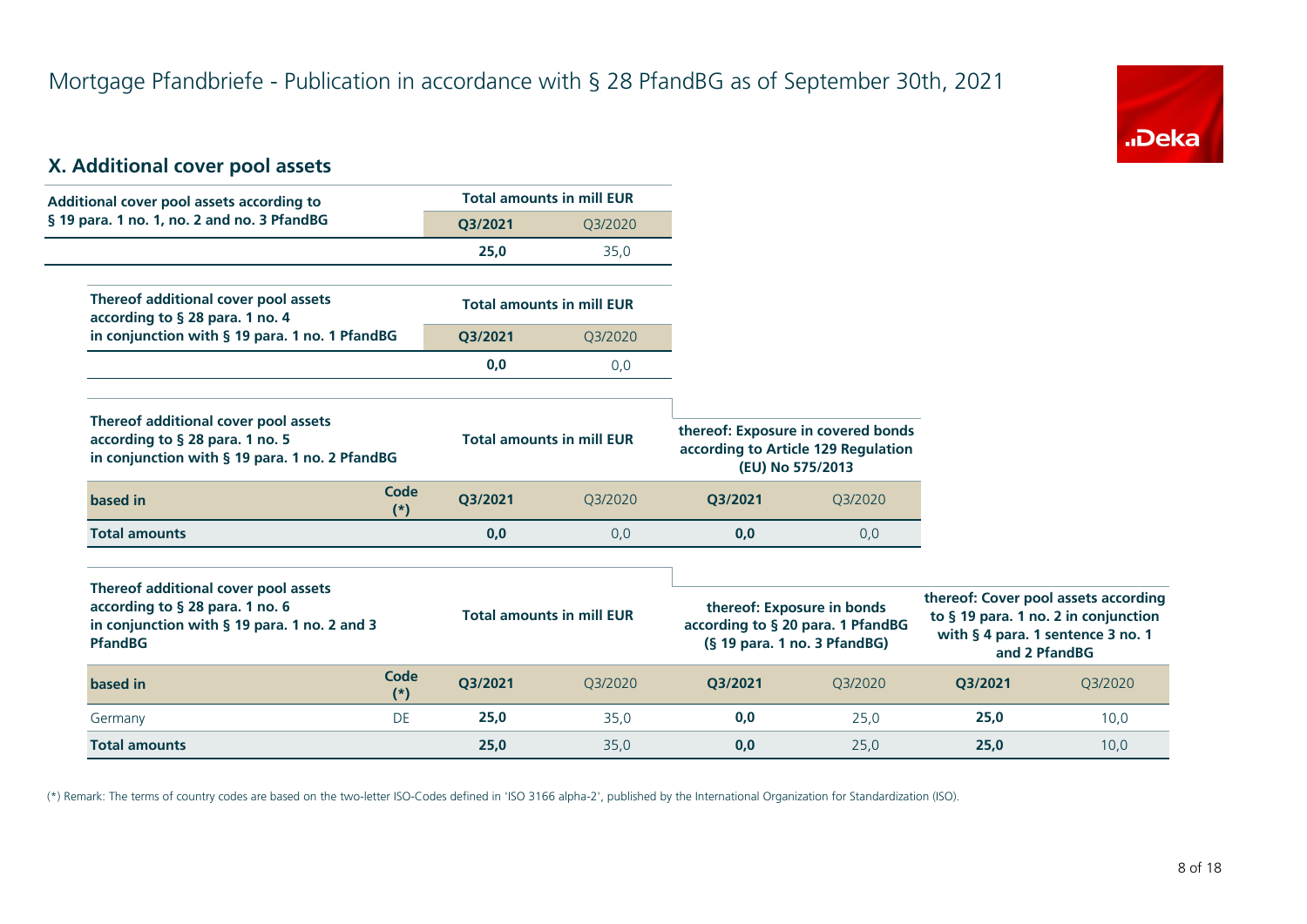# Mortgage Pfandbriefe - Publication in accordance with § 28 PfandBG as of September 30th, 2021



#### **XI. Exceedances**

| Information according to $\S$ 28 para. 1                                                                              | <b>Total amounts in mill EUR</b> |         |  |
|-----------------------------------------------------------------------------------------------------------------------|----------------------------------|---------|--|
| no. 7 and no. 8 PfandBG                                                                                               | O3/2021                          | 03/2020 |  |
| Cover pool assets that exceed the limits of<br>§ 13 para. 1 PfandBG<br>(§ 28 para. 1 no. 7 PfandBG)                   | 0,0                              | 0,0     |  |
| Cover pool assets that exceed the limits of<br>§ 19 para. 1 no. 2 PfandBG<br>$(S$ 28 para. 1 no. 8 and no. 5 PfandBG) | 0,0                              | 0,0     |  |
| Cover pool assets that exceed the limits of<br>§ 19 para. 1 no. 3 PfandBG<br>(§ 28 para. 1 no. 8 and no. 6 PfandBG)   | 0,0                              | 0,0     |  |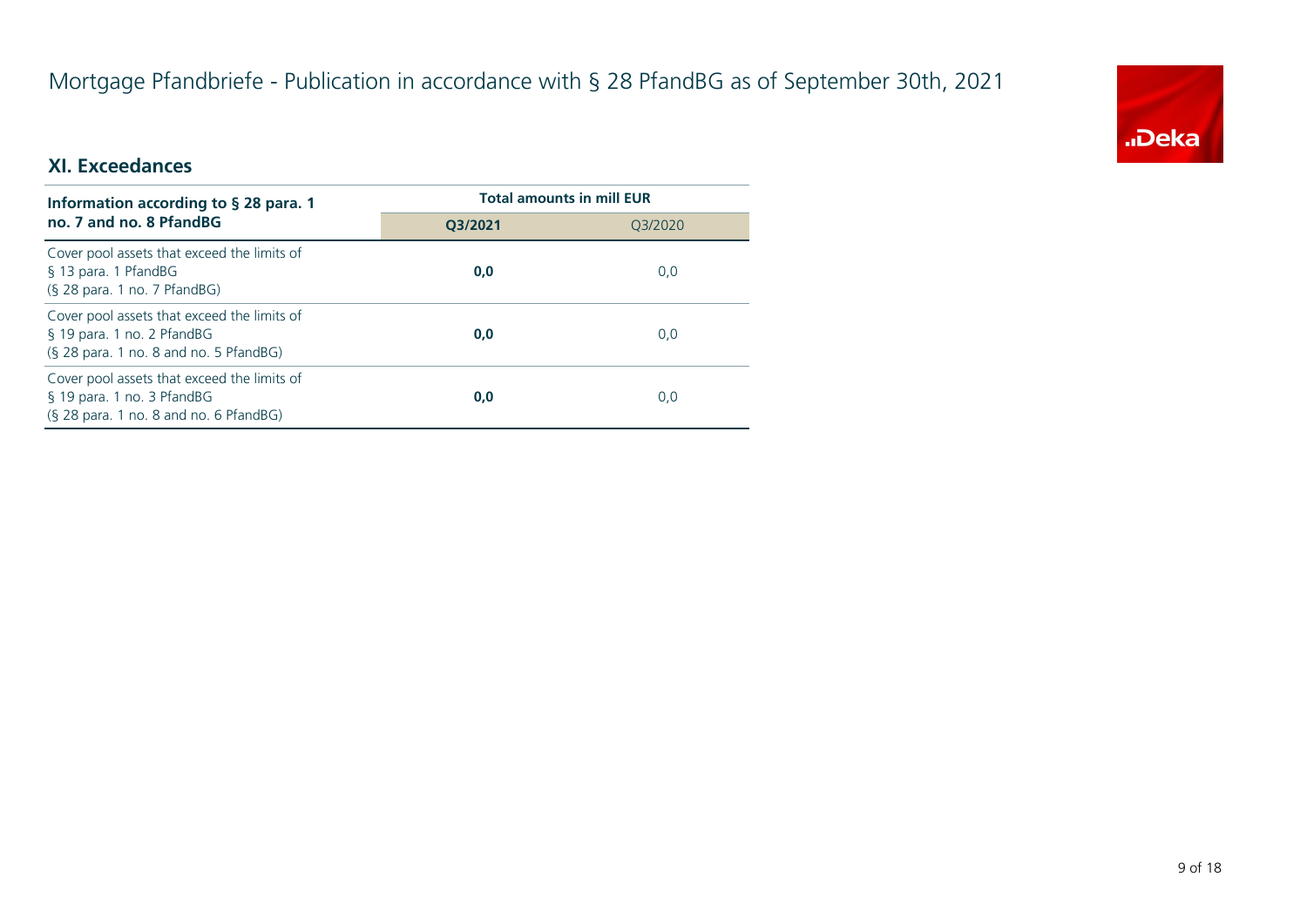

# **XII. Breakdown of cover pool**

|                                                                                                      |                     | <b>Commercial</b> | <b>Residential</b>  |         |  |
|------------------------------------------------------------------------------------------------------|---------------------|-------------------|---------------------|---------|--|
| <b>Total amounts</b>                                                                                 | amounts in mill EUR |                   | amounts in mill EUR |         |  |
|                                                                                                      | Q3/2021             | Q3/2020           | Q3/2021             | Q3/2020 |  |
| Condominiums                                                                                         | 0,0                 | 0,0               | 0,0                 | 0,0     |  |
| Single-/Two-family-houses                                                                            | 0,0                 | 0,0               | 0,0                 | 0,0     |  |
| Multi-family dwellings                                                                               | 0,0                 | 0,0               | 0,0                 | 0,0     |  |
| Office buildings                                                                                     | 799,1               | 780,3             | 0,0                 | 0,0     |  |
| Retail buildings                                                                                     | 0,0                 | 64,8              | 0,0                 | 0,0     |  |
| Industrial buildings                                                                                 | 0,0                 | 0,0               | 0,0                 | 0,0     |  |
| Other commercial buildings                                                                           | 94,0                | 106,2             | 0,0                 | 0,0     |  |
| Buildings under construction not yet producing yield                                                 | 0,0                 | 0,0               | 0,0                 | 0,0     |  |
| <b>Building land</b>                                                                                 | 0,0                 | 0,0               | 0,0                 | 0,0     |  |
| <b>Amounts</b>                                                                                       | 893,2               | 951,2             | 0,0                 | 0,0     |  |
| Additional cover pool assets (statutory overcollateralization /<br>safeguarding liquidity inclusive) | 25,0                | 35,0              | 0,0                 | 0,0     |  |
| <b>Total amounts</b>                                                                                 | 918,2               | 986,2             | 0,0                 | 0,0     |  |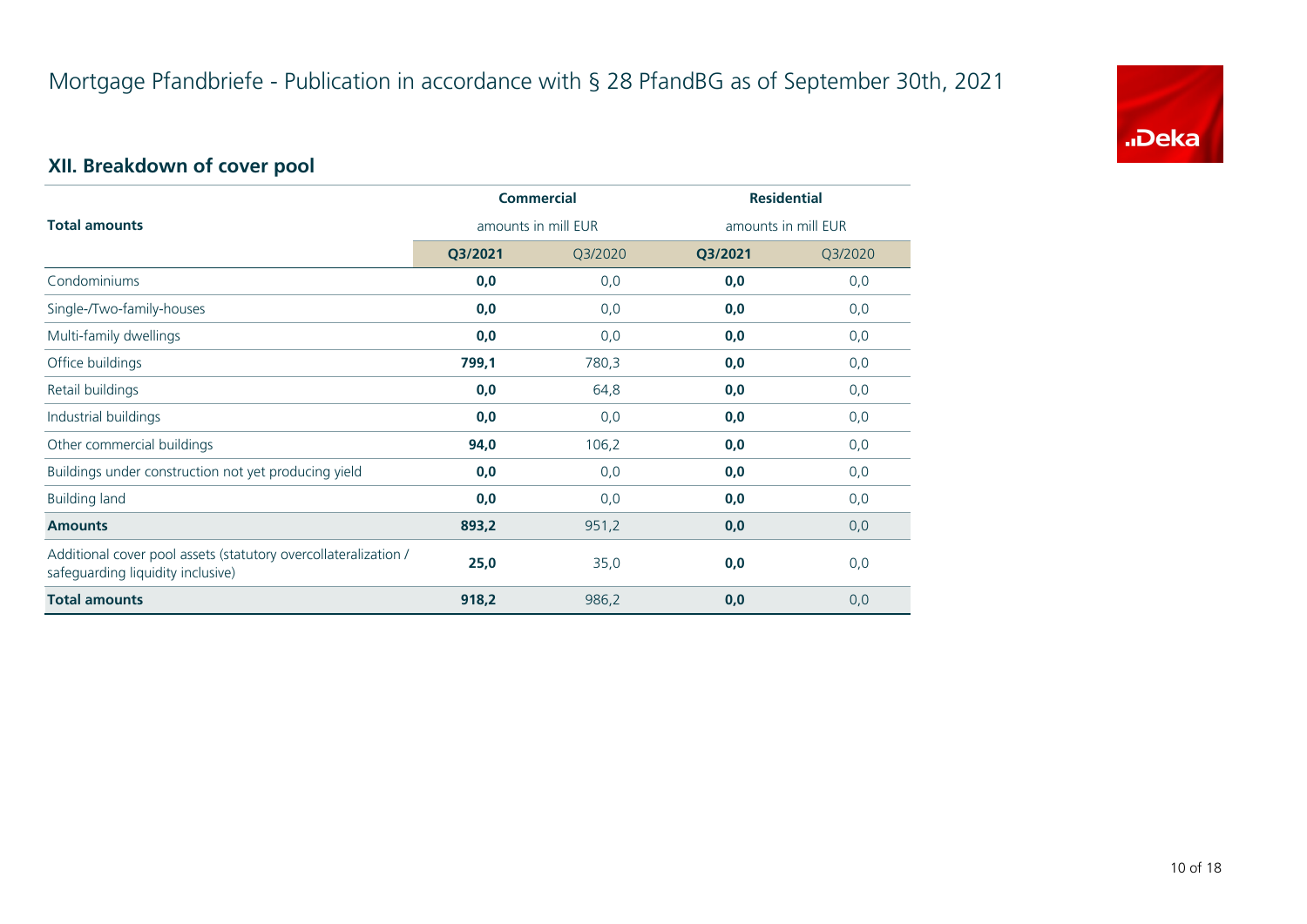

# **XII. Breakdown of cover pool**

|                                                                                                      | <b>Commercial</b>   |         | <b>Residential</b>  |         |
|------------------------------------------------------------------------------------------------------|---------------------|---------|---------------------|---------|
| <b>Germany</b>                                                                                       | amounts in mill EUR |         | amounts in mill EUR |         |
|                                                                                                      | Q3/2021             | Q3/2020 | Q3/2021             | Q3/2020 |
| Condominiums                                                                                         | 0,0                 | 0,0     | 0,0                 | 0,0     |
| Single-/Two-family-houses                                                                            | 0,0                 | 0,0     | 0,0                 | 0,0     |
| Multi-family dwellings                                                                               | 0,0                 | 0,0     | 0,0                 | 0,0     |
| Office buildings                                                                                     | 278,3               | 213,7   | 0,0                 | 0,0     |
| Retail buildings                                                                                     | 0,0                 | 0,0     | 0,0                 | 0,0     |
| Industrial buildings                                                                                 | 0,0                 | 0,0     | 0,0                 | 0,0     |
| Other commercial buildings                                                                           | 94,0                | 106,2   | 0,0                 | 0,0     |
| Buildings under construction not yet producing yield                                                 | 0,0                 | 0,0     | 0,0                 | 0,0     |
| <b>Building land</b>                                                                                 | 0,0                 | 0,0     | 0,0                 | 0,0     |
| <b>Amounts</b>                                                                                       | 372,3               | 319,9   | 0,0                 | 0,0     |
| Additional cover pool assets (statutory overcollateralization /<br>safeguarding liquidity inclusive) | 25,0                | 35,0    | 0,0                 | 0,0     |
| <b>Total amounts</b>                                                                                 | 397,3               | 354,9   | 0,0                 | 0,0     |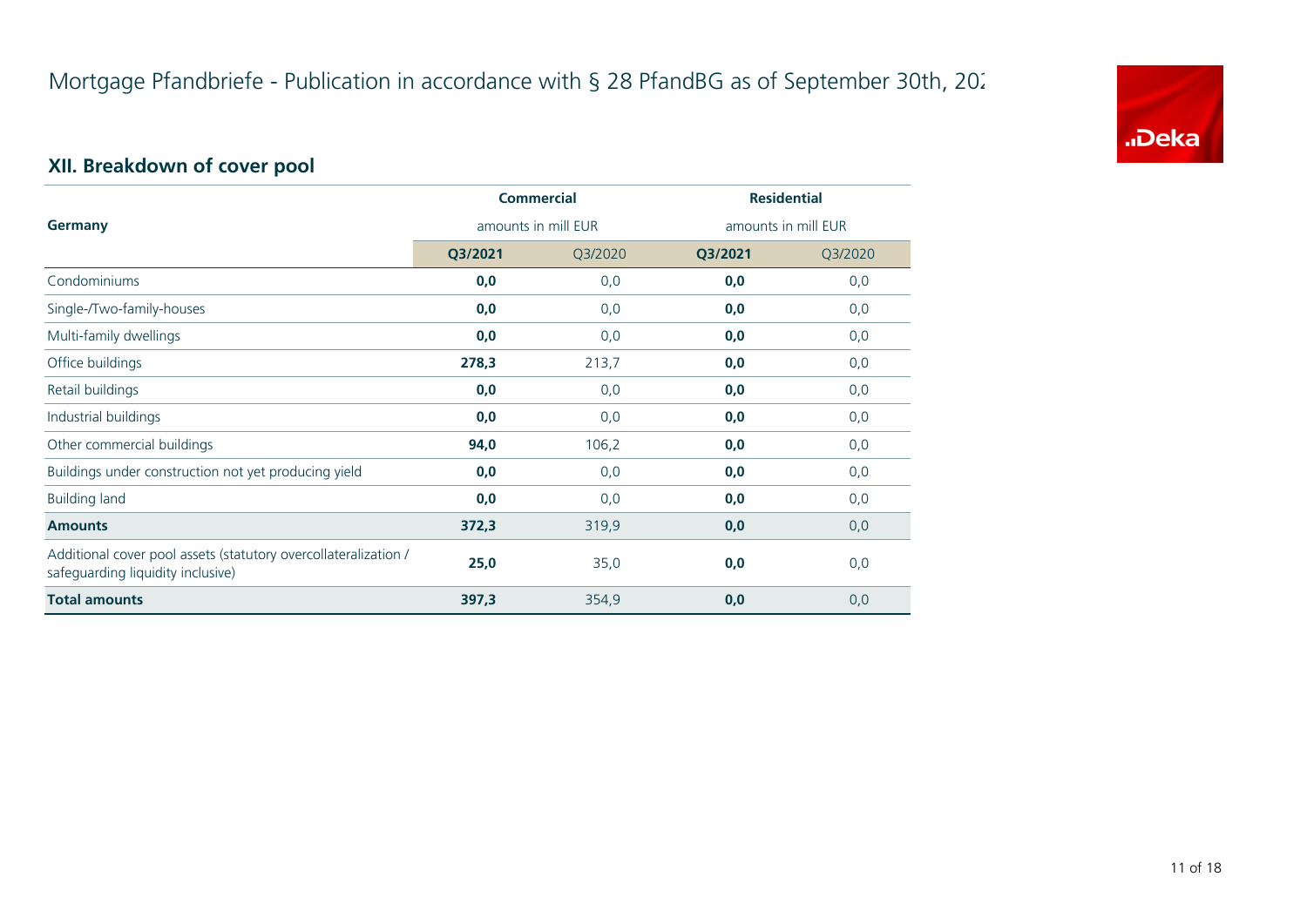

# **XII. Breakdown of cover pool**

|                                                                                                      |                     | <b>Commercial</b> | <b>Residential</b>  |         |
|------------------------------------------------------------------------------------------------------|---------------------|-------------------|---------------------|---------|
| <b>France</b>                                                                                        | amounts in mill EUR |                   | amounts in mill EUR |         |
|                                                                                                      | Q3/2021             | Q3/2020           | Q3/2021             | Q3/2020 |
| Condominiums                                                                                         | 0,0                 | 0,0               | 0,0                 | 0,0     |
| Single-/Two-family-houses                                                                            | 0,0                 | 0,0               | 0,0                 | 0,0     |
| Multi-family dwellings                                                                               | 0,0                 | 0,0               | 0,0                 | 0,0     |
| Office buildings                                                                                     | 520,8               | 566,6             | 0,0                 | 0,0     |
| Retail buildings                                                                                     | 0,0                 | 64,8              | 0,0                 | 0,0     |
| Industrial buildings                                                                                 | 0,0                 | 0,0               | 0,0                 | 0,0     |
| Other commercial buildings                                                                           | 0,0                 | 0,0               | 0,0                 | 0,0     |
| Buildings under construction not yet producing yield                                                 | 0,0                 | 0,0               | 0,0                 | 0,0     |
| <b>Building land</b>                                                                                 | 0,0                 | 0,0               | 0,0                 | 0,0     |
| <b>Amounts</b>                                                                                       | 520,8               | 631,4             | 0,0                 | 0,0     |
| Additional cover pool assets (statutory overcollateralization /<br>safeguarding liquidity inclusive) | 0,0                 | 0,0               | 0,0                 | 0,0     |
| <b>Total amounts</b>                                                                                 | 520,8               | 631,4             | 0,0                 | 0,0     |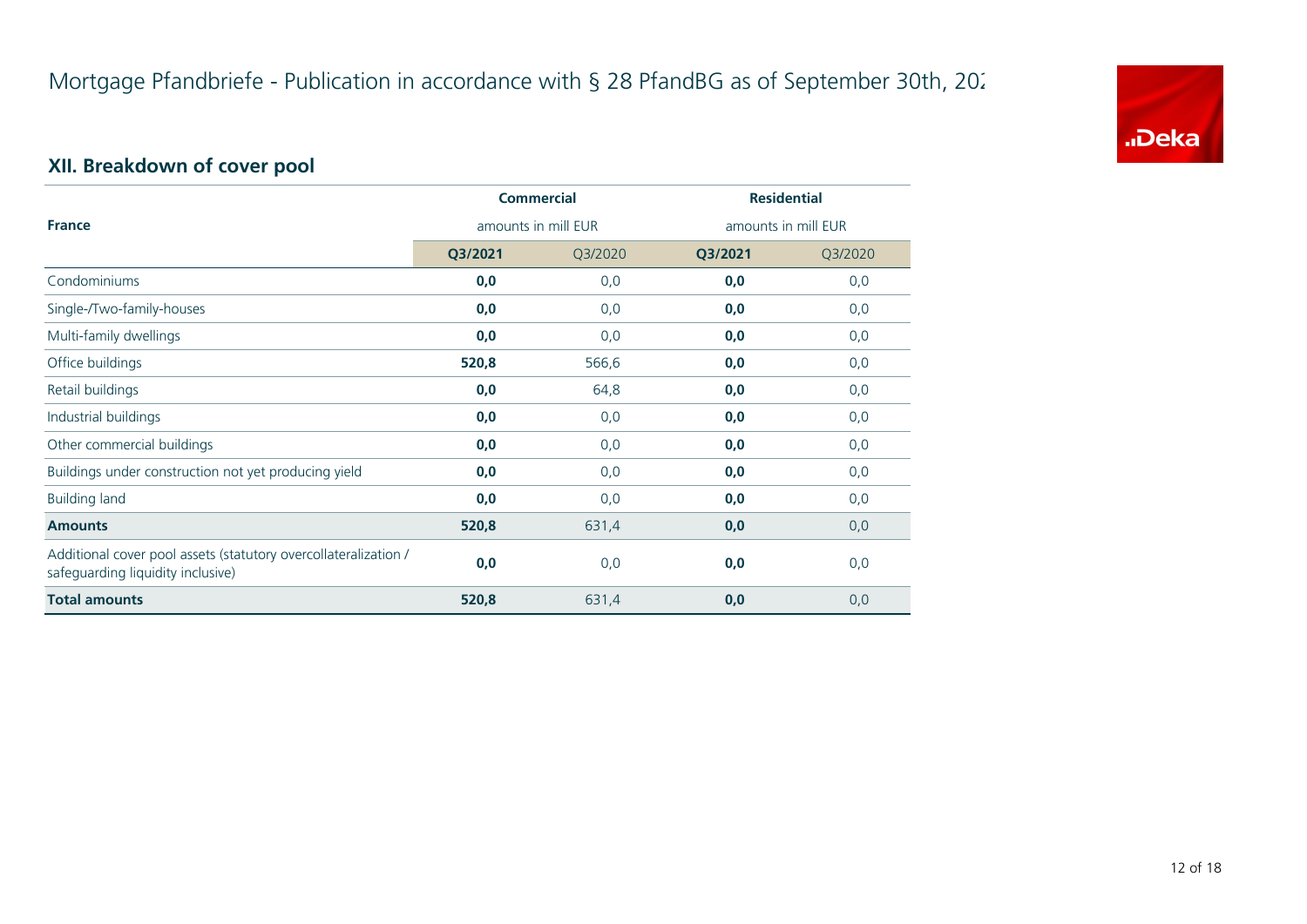

#### **XIII. Debts in arrears > 90 Days (in mill EUR)**

| <b>Geographical distribution</b> |               | <b>Total amounts in mill EUR</b> |         |  |
|----------------------------------|---------------|----------------------------------|---------|--|
| <b>Country</b>                   | Code<br>$(*)$ | Q3/2021                          | Q3/2020 |  |
| Germany                          | DE            | 0,0                              | 0,0     |  |
| France                           | FR            | 0,0                              | 0,0     |  |
| <b>Total amounts</b>             |               | 0,0                              | 0,0     |  |

#### **XIV. Total amounts of nonperforming assets, if at least 5% of each individual claim are non performing (in mill EUR)**

| <b>Geographical distribution</b> |               | <b>Total amounts in mill EUR</b> |         |  |
|----------------------------------|---------------|----------------------------------|---------|--|
| <b>Country</b>                   | Code<br>$(*)$ | Q3/2021                          | Q3/2020 |  |
| Germany                          | DE            | 0,0                              | 0,0     |  |
| France                           | <b>FR</b>     | 0,0                              | 0,0     |  |
| <b>Total amounts</b>             |               | 0,0                              | 0,0     |  |

(\*) Remark: The terms of country codes are based on the two-letter ISO-Codes defined in 'ISO 3166 alpha-2', published by the International Organization for Standardization (ISO).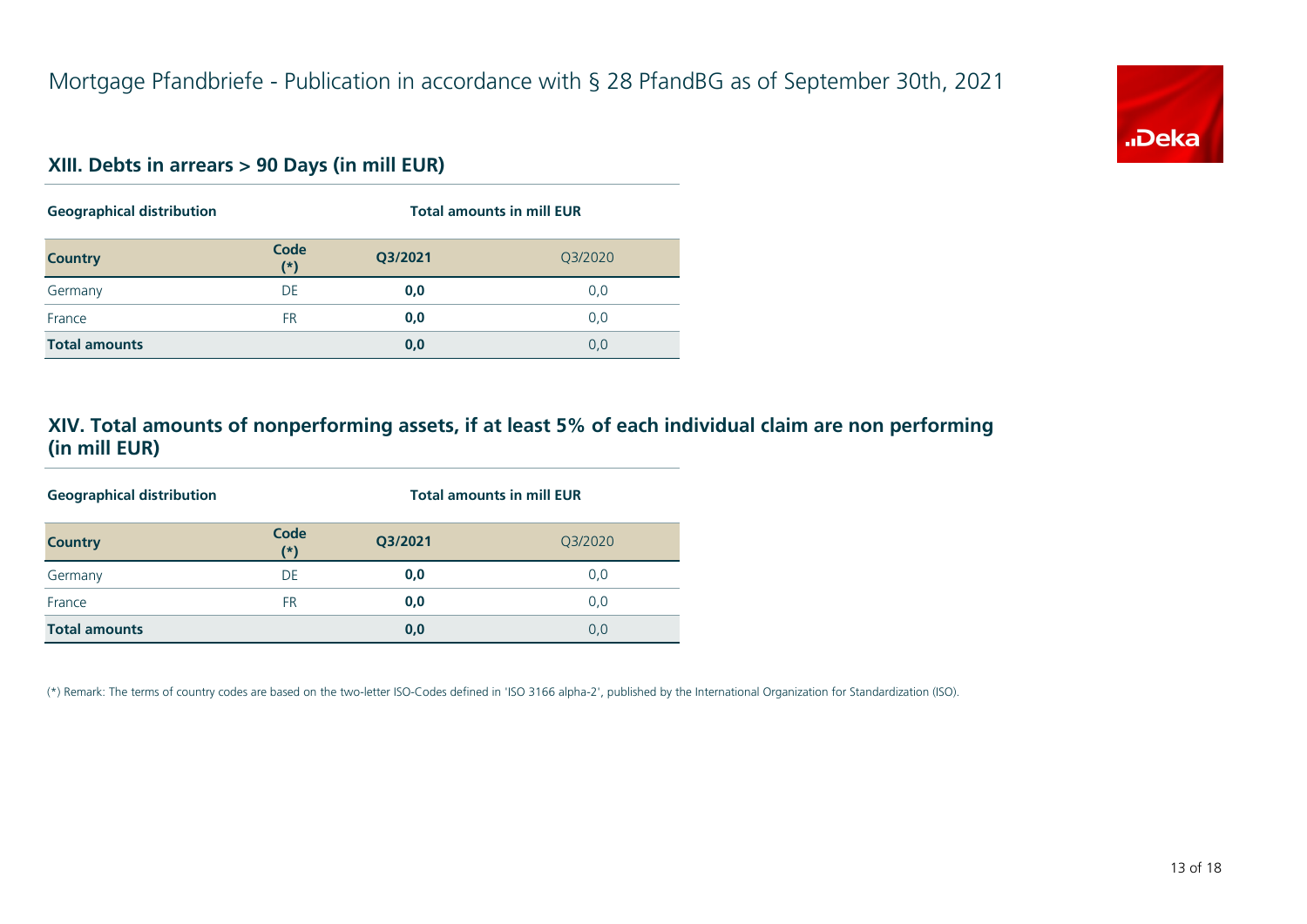# "Deka

# **I. Additional voluntary information about the cover pool**

|                                                                  |             | Q3/2021          |
|------------------------------------------------------------------|-------------|------------------|
| WAL of cover pool (Total)                                        | in years    | 4,0              |
| Part of ECB elligble securities                                  | in mill EUR | 25,0             |
| Overcollateralisation by law (npv)                               | in $%$      | 2,0              |
|                                                                  |             |                  |
| <b>Currency Exposure (nominal)</b>                               | in mill EUR | Q3/2021          |
| <b>EUR</b>                                                       |             | 918,2            |
|                                                                  |             |                  |
| <b>Current Rating of Pfandbrief (according to Rating Agency)</b> |             | Q3/2021          |
| Moody's                                                          |             | Aaa              |
| S&P                                                              |             | <b>Not rated</b> |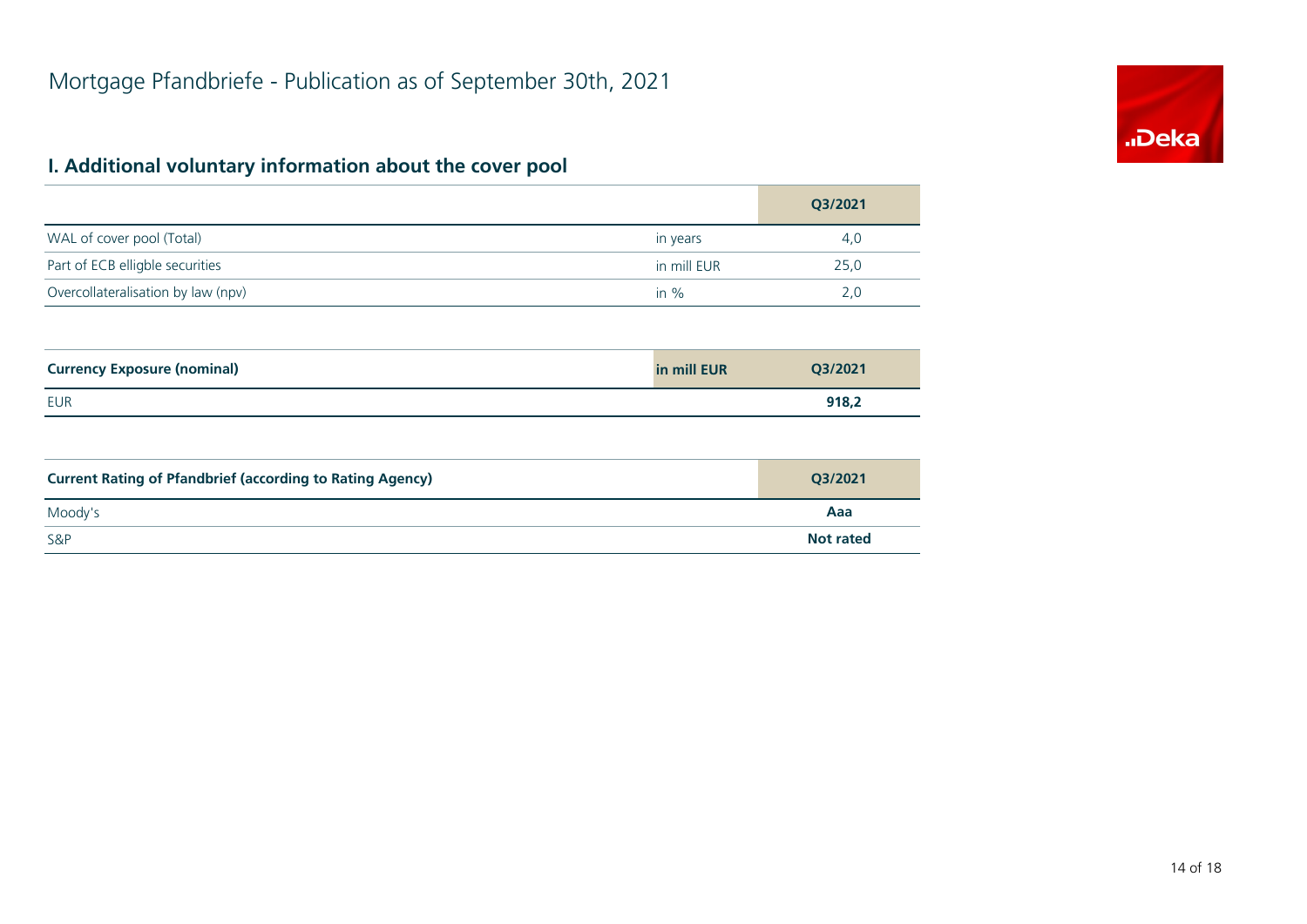# **I. Additional voluntary information about the cover pool**

| Breakdown of claims agianst centralbanks and banks<br>according to section 25 para. 1 no. 5 by Credit Quality Step | in mill EUR | 03/2021 |
|--------------------------------------------------------------------------------------------------------------------|-------------|---------|
| Credit Quality Step 1                                                                                              |             |         |
| Credit Quality Step 2                                                                                              |             | 0.0     |

| <b>Derivates</b>                                          |              | O3/2021 |
|-----------------------------------------------------------|--------------|---------|
| Are derivatives included in the cover pool?               | Yes / No     | No.     |
| Dervatives in the cover pool (npv)                        | in mill EUR  |         |
| Type of swaps (I=intra-group, E=external, B=both, N=none) | (I, E, B, N) | N       |

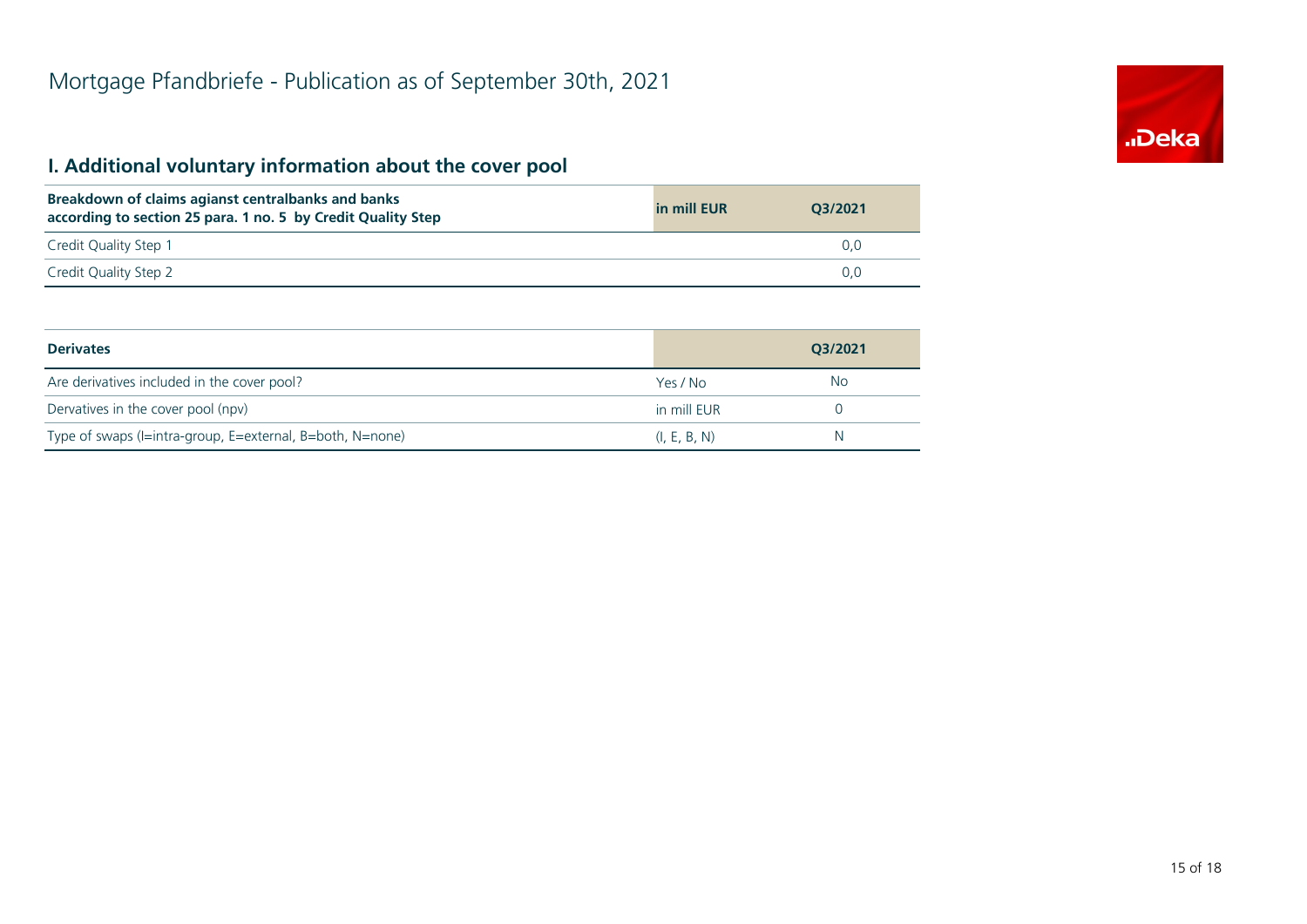# **.Deka**

#### **I. Additional voluntary information about the cover pool**

| Loans $(*)$                                               |             | <b>Residential</b> | <b>Commercial</b> |
|-----------------------------------------------------------|-------------|--------------------|-------------------|
|                                                           |             | Q3/2021            | Q3/2021           |
| Number of loans                                           |             | $\bf{0}$           | 21                |
| Number of borrowers                                       |             | $\bf{0}$           | 24                |
| Total amount of loans granted to the 10 biggest borrowers | in mill EUR | 0,0                | 535,1             |
| Number of properties                                      |             | $\bf{0}$           | 35                |
| Part of owner occupied homes of cover assets              | in mill EUR | 0,0                | 0,0               |
| Part of multi-family homes of cover assets                | in mill EUR | 0,0                | 0,0               |

| Loans $(*)$                                                           |             | O3/2021             |
|-----------------------------------------------------------------------|-------------|---------------------|
| % of insured mortgages in the cover pool of total cover asstes        | in $%$      | 100,0%              |
| Are Insurances part of the cover pool?                                | Yes / No    | <b>Yes</b>          |
| Are guaranteed loans included in the cover pool?                      | Yes / No    | Not applicable (**) |
| % of quaranteed loans of total cover asstes                           | in $%$      | Not applicable (**) |
| Are self certified loans included in the cover pool?                  | Yes / No    | Not applicable (**) |
| Are limited certified loans included in the cover pool?               | Yes / No    | Not applicable (**) |
| % of non first lien mortgages in the cover pool of total cover assets | in $%$      | Not applicable (**) |
| Are ABS included in the cover pool?                                   | Yes / No    | Not applicable (**) |
| Part of interest only loans of total cover assets                     | in mill EUR | 893,2               |

(\*) Remark: Only regular cover pool assets are included.

(\*\*) Remark: Not applicable according to current legal situation.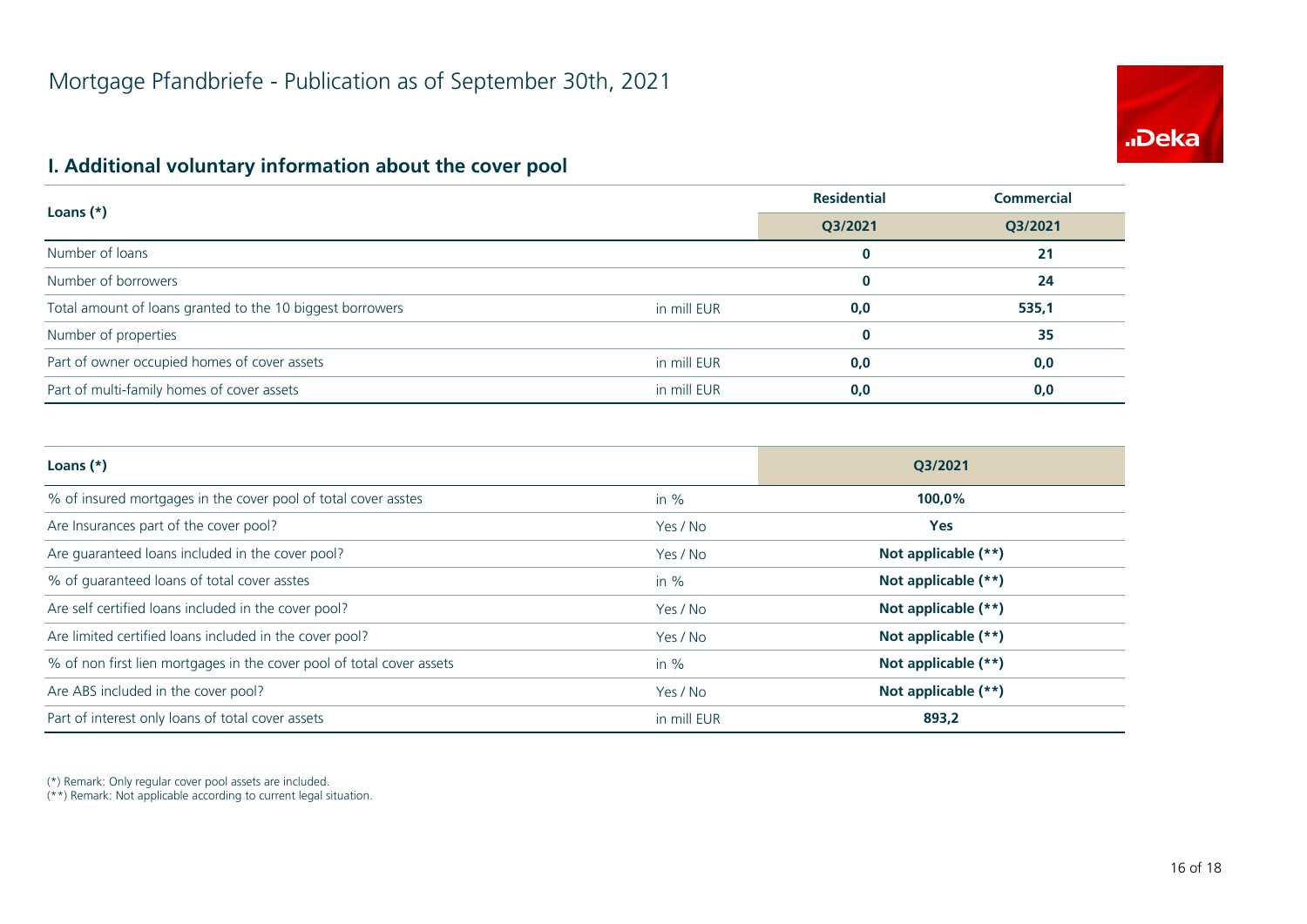

# **I. Additional voluntary information about the cover pool**

| Loan to Value (LTV) in buckets |        |     | in mill EUR<br>Q3/2021 |  |
|--------------------------------|--------|-----|------------------------|--|
| $> 0\%$                        | $\leq$ | 20% | 0,0                    |  |
| $> 20\%$                       | $\leq$ | 30% | 0,0                    |  |
| $> 30\%$                       | $\leq$ | 40% | 0,0                    |  |
| >40%                           | $\leq$ | 50% | 0,0                    |  |
| $> 50\%$                       | $\leq$ | 60% | 893,2                  |  |

| Loan seasoning in buckets<br>residential + commercial |        |            | in mill EUR | Q3/2021 |
|-------------------------------------------------------|--------|------------|-------------|---------|
|                                                       | $\leq$ | 12 months  |             | 102,4   |
| 12 months                                             | $\leq$ | 24 months  |             | 139,2   |
| 24 months                                             | $\leq$ | 36 months  |             | 180,1   |
| 36 months                                             | $\leq$ | 60 months  |             | 328,2   |
| 60 months                                             | $\leq$ | 120 months |             | 143,3   |
| 120 months                                            | $\geq$ |            |             | 0,0     |